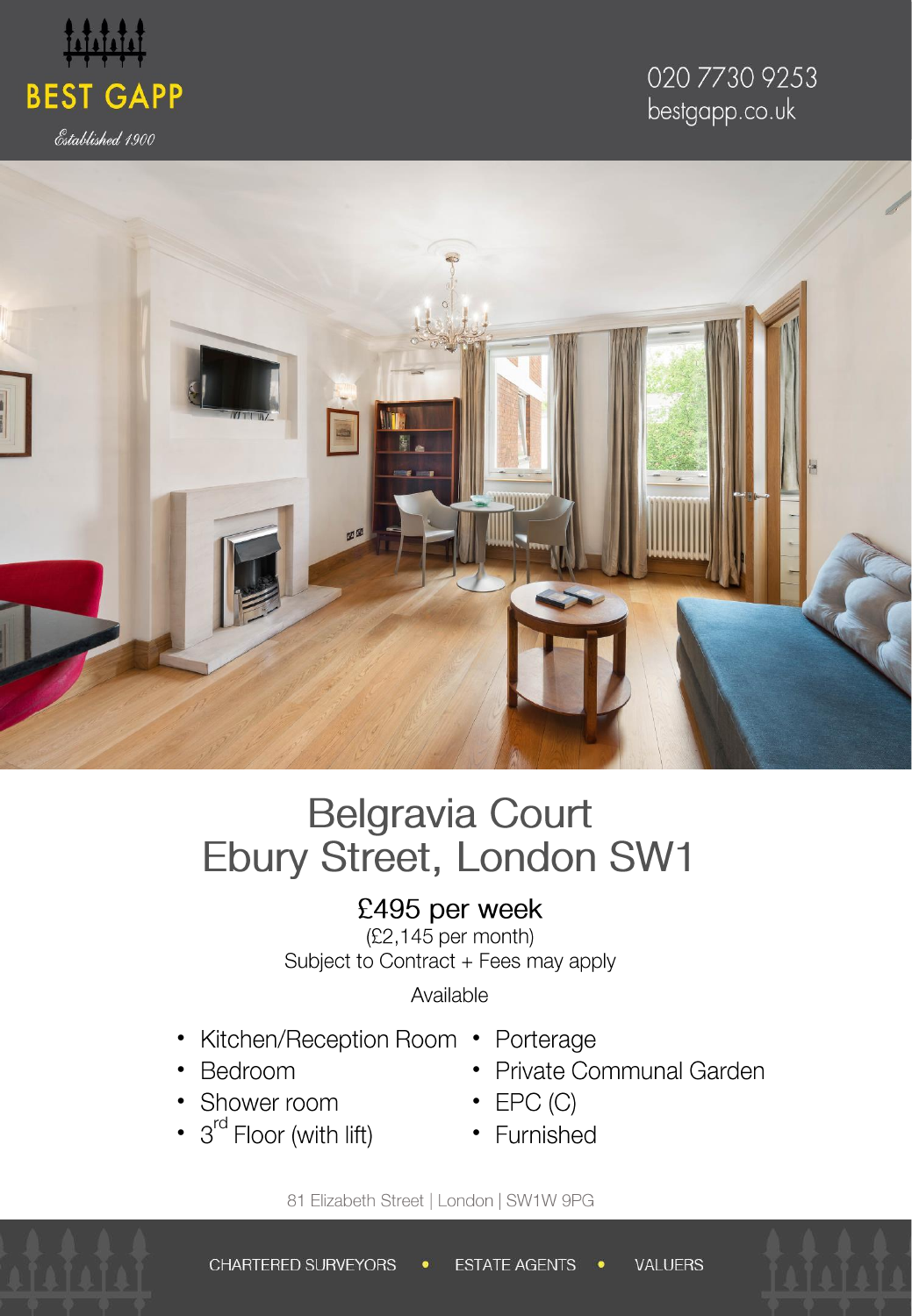

A light and spacious one bedroom apartment modernised to a very high standard, situated on the third floor of a purpose-built block, with the benefit of a porter and a large private communal garden.

The property is presented to a very high standard and comprises, open-plan reception room, fully fitted modern kitchen with a breakfast bar, small double bedroom leading off the reception room, en-suite shower room with a WC.

Belgravia Court is situated within the heart of Belgravia and within a few minutes' walk of the fine restaurants and boutiques on Elizabeth Street and the excellent transport links of Victoria Station.



Misrepresentation Act 1967

The information in this publication should be referred solely as a general guide. Whilst care has been taken in its preparation, no representation is made nor responsibility accepted for the whole or any part. All descriptions, dimensions, reference to condition and other details are believed to be correct but intending purchasers should satisfy themselves by inspection or otherwise as to the correctness of each of them.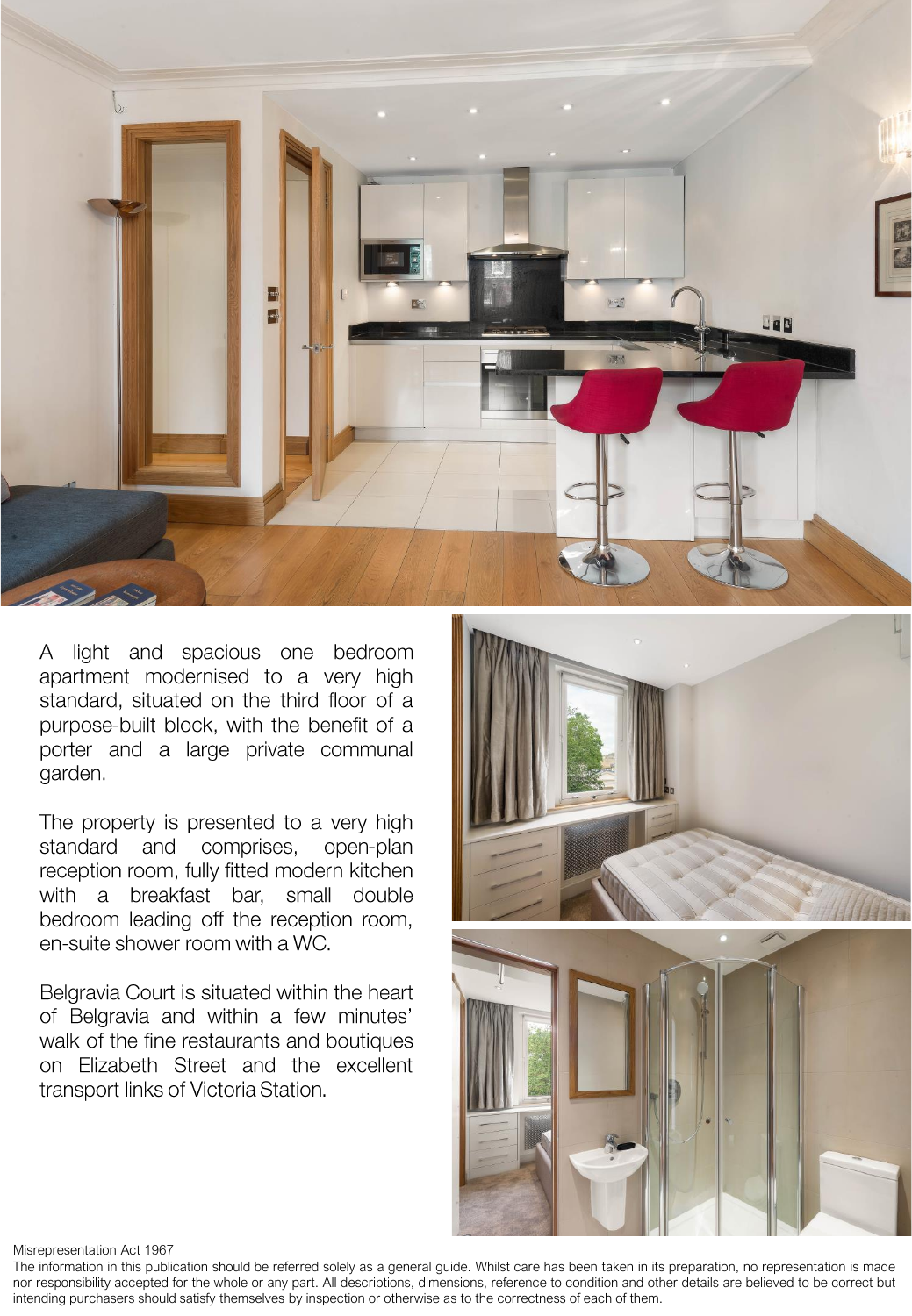



# 17 Belgravia Court, 33 Ebury Street, SW1

**APPROX. GROSS INTERNAL AREA\*** 425 Ft <sup>2</sup> - 39.48 M<sup>2</sup>

This floor plan is for GUIDANCE ONLY and NOT FOR VALUATION purposes

Kev: CH - Ceiling Height





**THIRD FLOOR**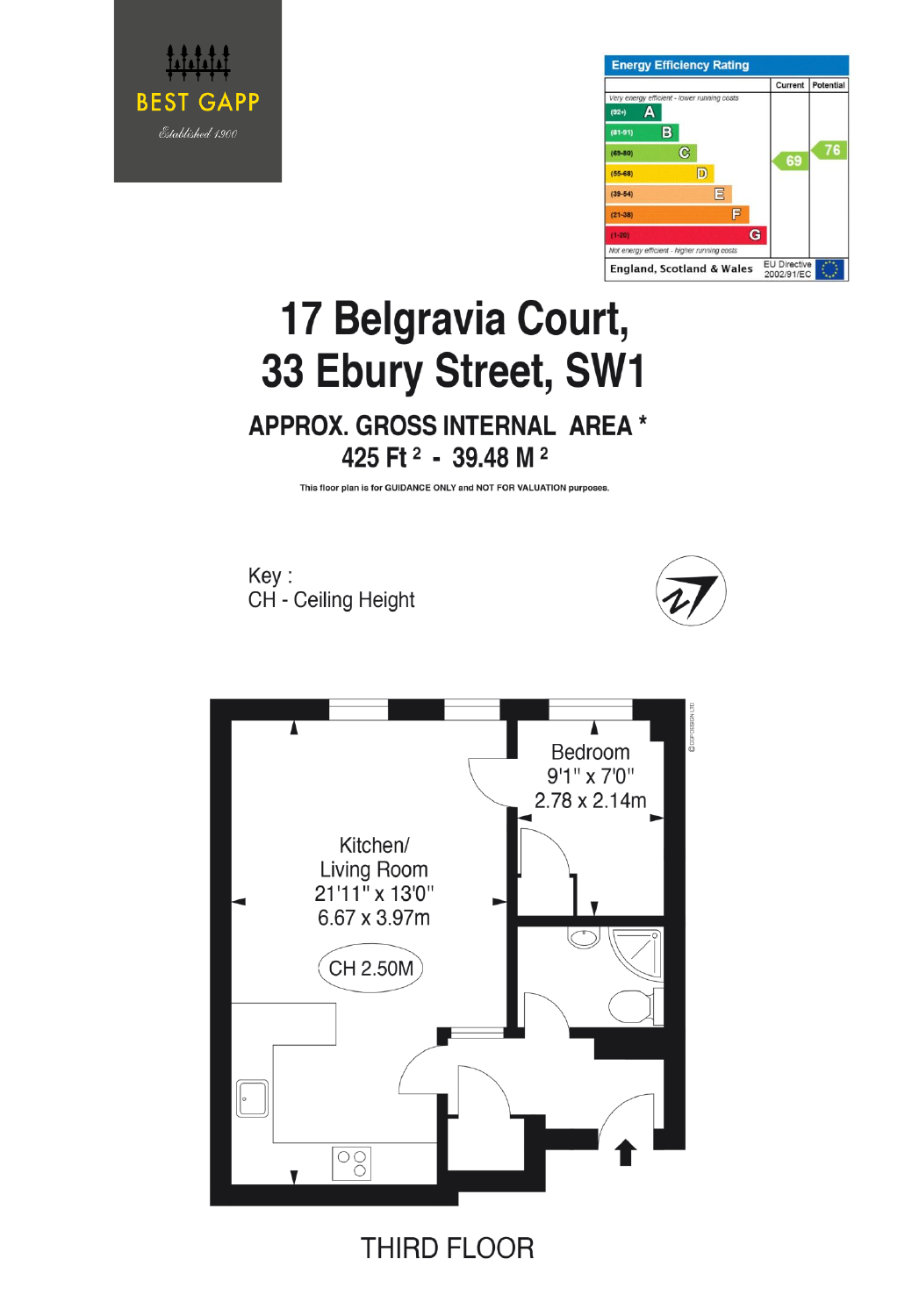

# **Residential Lettings Tenancy Fees**

*When considering making an offer on a property available through Best Gapp, we detail below various costs you should be made aware of:*

#### **The Rent**

This is an amount paid between the tenant and the landlord when agreeing to let a property. The rent agreed will be paid at regular specified intervals (ie. weekly, monthly, quarterly, half yearly or in full) and will be equally split across the tenancy.

#### **Holding Deposit**

When an offer has been submitted for a rental property and accepted by the Landlord, subject to contract and references to include 'right to rent checks', previous landlord references (if available) and the necessary affordability/credit checks, Best Gapp will request a 'Refundable Holding Deposit' equivalent to one (1) weeks' rent to reserve the property and proceed with the tenant reference applications.

- The 'deadline for agreement' for both parties is 15 days after a holding deposit has been received by the landlord or agent (unless otherwise agreed in writing).
- If the tenancy does not proceed, the holding deposit will be reimbursed in full within 7 days of the 15 day deadline being reached or the landlord backing out.
- If the applicant withdraws their offer, fails 'right to rent checks', has provided false or misleading information, or where the applicant fails to provide the information within 15 days, the holding deposit will be nonrefundable and retained by the Landlord. The reason for retaining the holding deposit will be provided in writing within 7 days of deciding not to enter the agreement or the '15 day deadline for agreement' is reached.
- If the tenancy does proceed, the holding deposit will be returned within 7 days of the agreement, unless it is converted into part payment of the actual deposit or used towards the initial rent payment.
- The deposit will be protected in a Government backed tenancy deposit scheme (either Deposit Protection Service (DPS) or Tenancy Deposit Scheme (TDS)).

#### **Tenancy Security Deposit**

This is a refundable payment that a landlord or agent can ask a tenant to make or a relevant person (i.e. someone acting on a tenant's behalf). This provides a landlord with security if a tenant causes damage to a property, does not return it in its original condition, does not pay their rent or breaks the terms of their tenancy agreement.

The level of tenancy deposit is equivalent to five (5) weeks' rent where the annual rent is less than £50,000, or equivalent to six (6) weeks' rent where the total annual rent is £50,000 or above, under an Assured Shorthold Tenancy.

NB. With regard to a Common Law Tenancy or Company Let Tenancy, the security deposit will be equal to a minimum of six (6) weeks rent.

• The deposit will be protected in a Government backed tenancy deposit scheme (either Deposit Protection Service (DPS) or Tenancy Deposit Scheme (TDS)) within 30 days of taking the deposit payment.

*Cont'd/2*